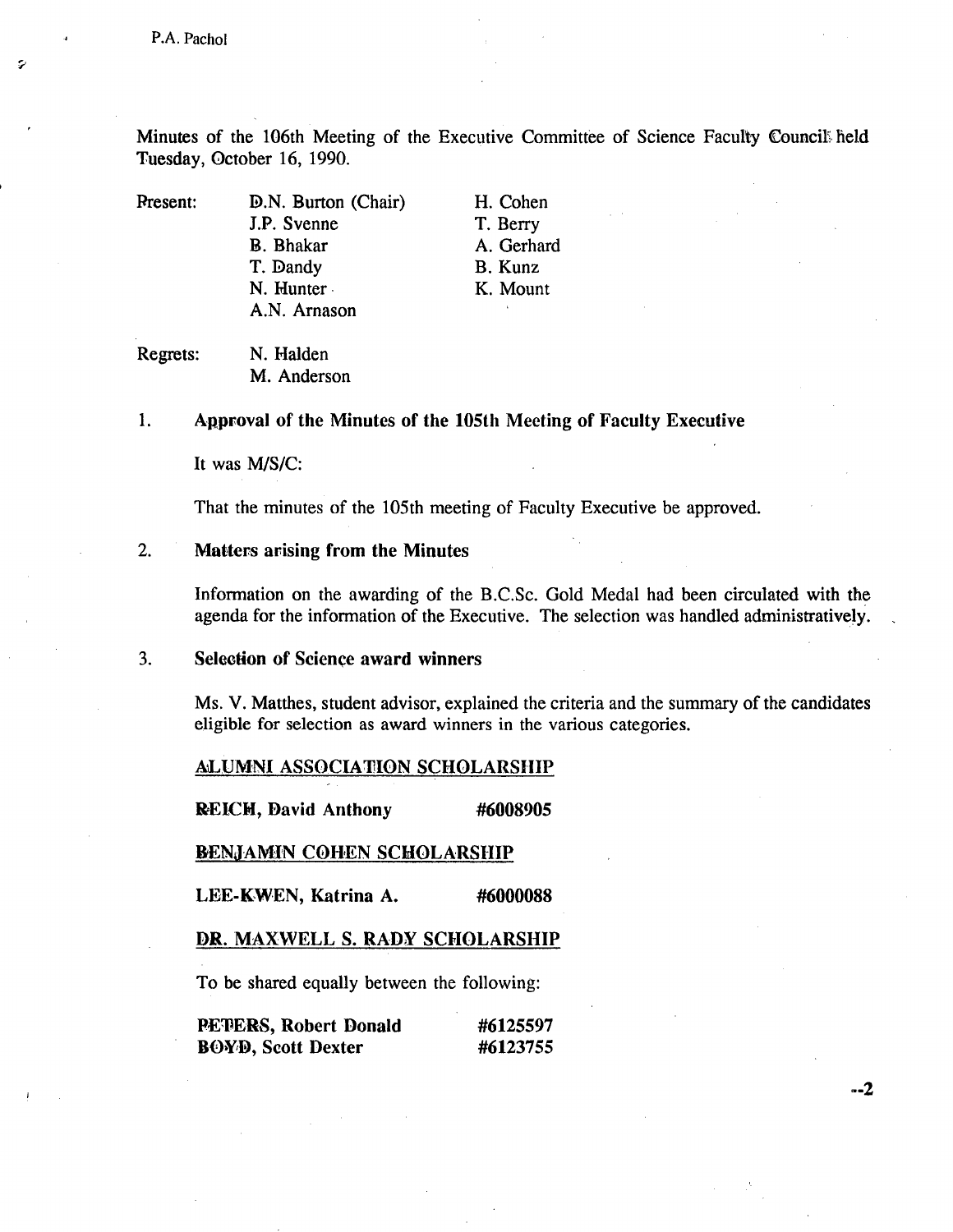### THE UNIVERSITY WOMEN'S CLUB OF WINNIPEG SCHOLARSHIP

To be shared equally between the following:

| <b>RONALD, Vickie Leann</b> | #6123354 |
|-----------------------------|----------|
| <b>SHING, Molly</b>         | #6112642 |

Molly Shing's award is conditional on her bringing her current course load up to 100%; she presently has a 80% load. Ms. Shing to be contacted to infonn her of this requirement.

#### **ROSABELLE SEARLE LEACH SCHOLARSHIP**

To be shared equally between the following:

| <b>BARH.</b> , Pierre Andrew | #6202549 |
|------------------------------|----------|
| <b>CHAN, Wing Keung</b>      | #6202551 |
| <b>CHARTRAND, Rick Scott</b> | #6206159 |
| TANG, Hong Qing              | #6201999 |

#### **ISBISTER SCHOLARSHIP**

To be shared equally between the following:

| <b>BARH.</b> , Pierre Andre  | #6202549 |
|------------------------------|----------|
| <b>CHAN, Wing Keung</b>      | #6202551 |
| <b>CHARTRAND, Rick Scott</b> | #6206159 |
| LEE-KWEN, Katrina A.         | #6000088 |
| <b>PETERS, Robert Donald</b> | #6125597 |
| TANG, Hong Qing              | #6201999 |

Hong Qing Tang's award is conditional on his bringing his current course load up to 100%; it is currently 80%. Mr. Tang to be contacted to inform him of this requirement.

# **0 Program and Course Change Proposals**

Dr. Burton, with the assistance of H. Paterson, student advisor, took the Committee through the Program and Course Change Proposals. On behalf of the Committee on Courses the following were *MIS/C:* 

**Department of Actuarial and Management Sciences -- program change Department of Applied Mathematics** -- **course and program changes** 

The Graduate Program--Change to Supplementary Regulations for Applied Mathematics was withdrawn as the committee felt that the Review Panel should be defined.

### **Department of Chemistry** -- Coure **Change**

**Department of Computer Science - urse Changes and Graduate Program (Change to Supplementary Regulations**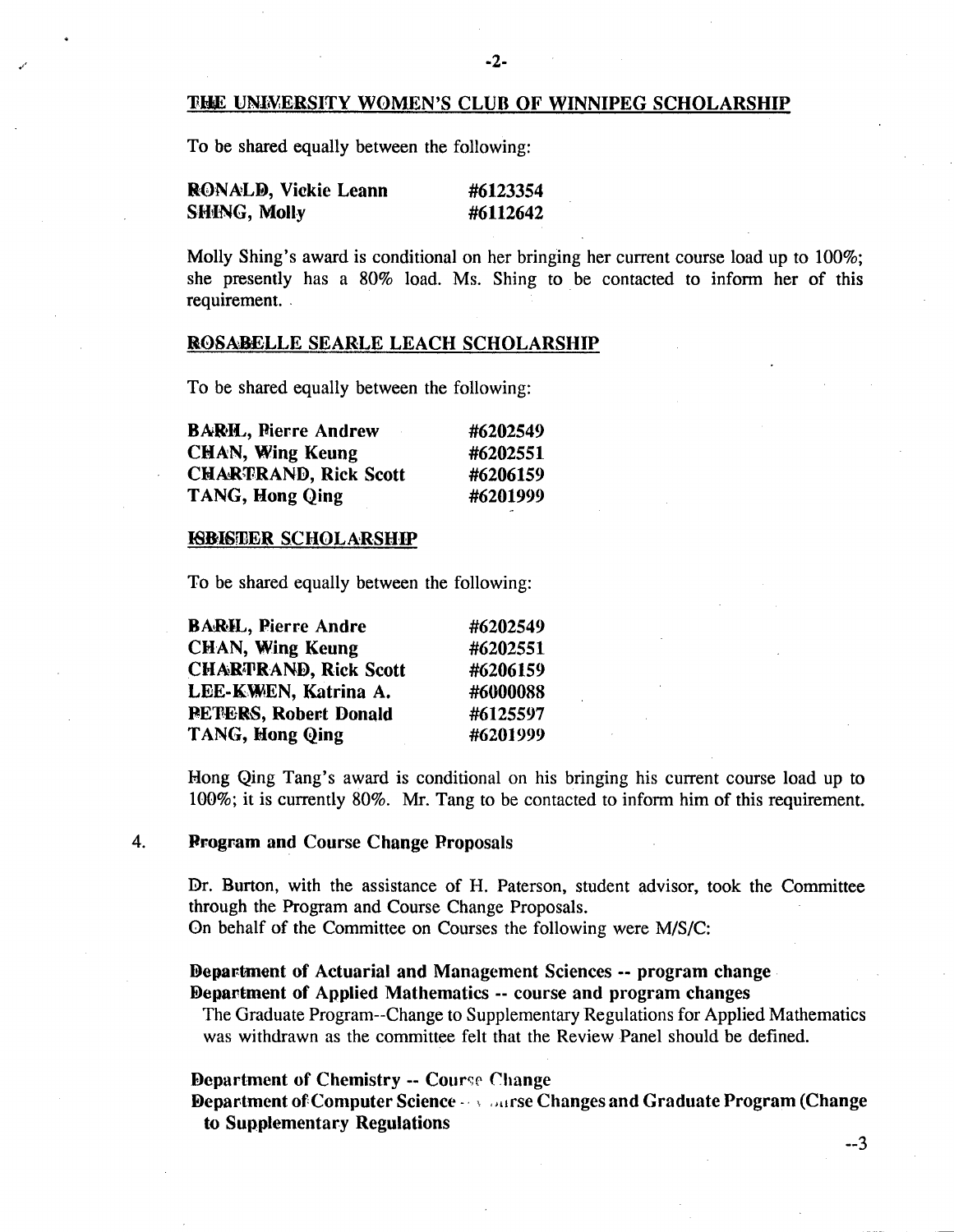**Repartment of Geological Sciences -- Graduate Program (Change to Supplementary Regulations** 

# **Department of Mathematics & Astronomy** -- **Course and Program Changes**

The Department of Mathematics & Astronomy will be asked to consider adding 5.210 and 5.211 to Footnote 7(page 18) in the Four-Year Major program chart to make it consistent with the change proposed by Applied Mathematics.

**Department of Microbiology** -- **Course and Service Course Changes and Graduate Program** -- **Change to Supplementary Regulations** 

**Department** of Physics -- **Course and Program Changes** 

**Department of Statistics** -- **Course Change** 

**Department of Zoology** -- **Course and Program Changes and Graduate Program Change to Supplementary Regulations** 

**Department of Botany-Zoology Program in Ecology -- Program Change B.Sc. (Four-Year Major) in Environmental Science and Program Change B.Sc. (General Degree) -- Program Change** 

#### 5. **MEM4WRSHIP ON COMMITTEE**

Dr. Burton reported on the following changes to membership of committees and asked for the Executive Committee's approval of changes.

Commitee on Student Standing:

L. Graham replaces B. Johnston (on research/study leave)

Committee on Evaluation of Teaching This committee is being reactivated.

J. Brewster N. Hunter M. Sumner replaces N. Kenkel (on research/study leave)

### 6. **Olher Business**

Dr. Hunter brought up the new policy for distribution of NSERC Summer Research Awards and asked how the Faculty would distribute these awards to the departments.

The Tenure Policies and report on Women in Science were carried over. Another meeting of the Committee has been called for Tuesday, October 30 to complete these two agenda items.

Meeting adjourned 5:10 p.m.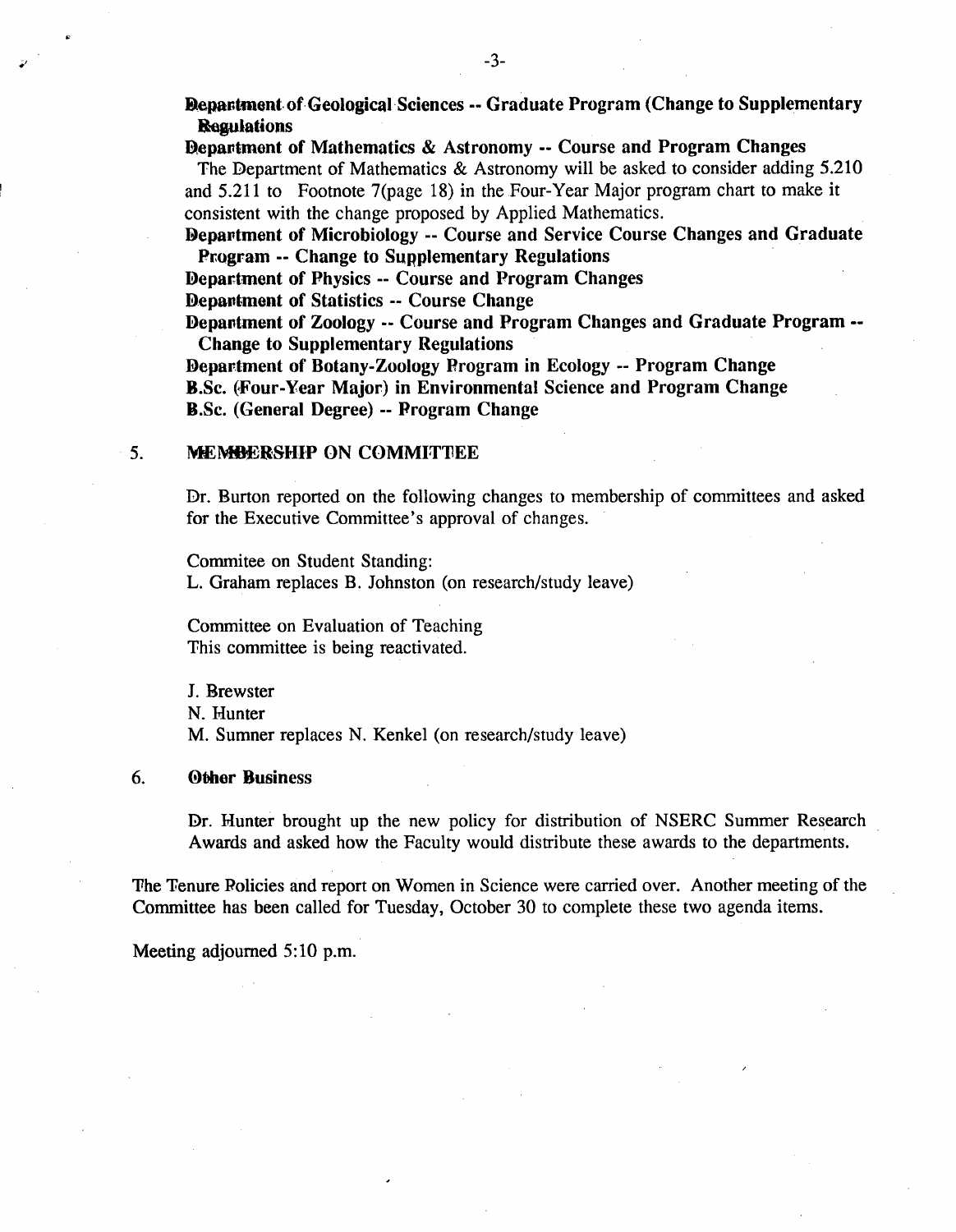. Minutes of the Meeting of the Executive Committee of Science Faculty Council held Tuesday, October 30, 1990 in Room *250* Allen.

| Present: | D.N.Burton (Chair)<br>J.P. Svenne |           |            |  |
|----------|-----------------------------------|-----------|------------|--|
|          | A.N. Arnason                      | T. Berry  | B. Bhakar  |  |
|          | T. Booth                          | T. Dandy  | A. Gerhard |  |
|          | N. Halden                         | N. Hunter | B. Kunz    |  |
|          | K. Mount                          |           |            |  |
|          |                                   |           |            |  |

Regrets: H. Cohen M. Anderson

This meeting was called to complete the agenda items of the October 16 meeting of Faculty Executive.

#### 1. **Proposed Tenure Policies**

a

Moved by J.P. Svenne on behalf of the Sub-Committee of Faculty Executive:

"That the Faculty Executive Committee recommend these policies to Faculty Council."

Dr. Svenne has asked for comment from the UMFA Contract Administrator but has not received a reply to date.

After a good deal of discussion an amendment to the Appendix was MIS/C:

"That Appendix item 8 under the heading of Research be amended to read: 'Evidence of ability to obtain funding support necessary to support a research program at an adequate level'."

Other editorial changes to the Appendix were noted. The amended Appendix will form the Guidelines for Tenure Applicants (see below).

The following change in the original motion (agreed to by members of Sub-Committee of Executive) was M/C:

"That Pages 1 and 2 of the document circulated be the Tenure Policies of the Faculty of Science."

The following motion was *WS/C:* 

"That the Executive Committee approve Appendix A of this report as the Guidelines for Applicants for Tenure and ensure that these guidelines are forwarded to department heads for the information of untenured faculty.

When the proposed Tenure Policies are presented to Faculty Council for its consideration, the 'Guidelines for Tenure Applicants' will be attached for information,

#### $2.$ **Women in Science**

Dr. Svenne reported on the activities of the Women in Science Committee. The report on the Access Program for Women in Science and Higuneering was presented and summarized. This program is supervised by Dr. B.L. Sherrifl of Geological Sciences, and has over a short period and with limited funding achieved significant success.